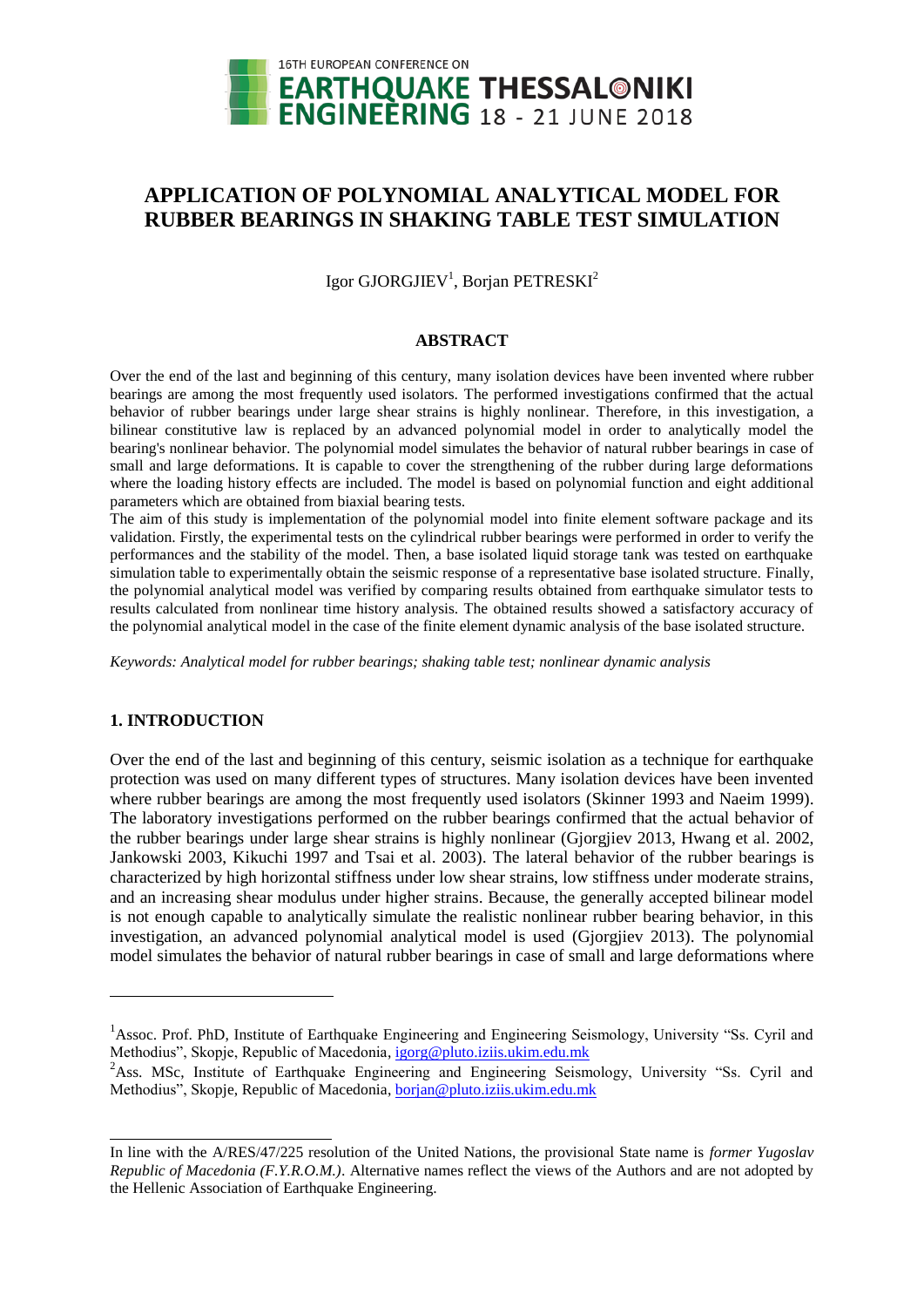the loading history effects are included. The model is based on polynomial function and eight additional parameters which are obtained from biaxial bearing tests. A least-square regression was used to minimize the sum of the squares in an n'th order polynomial model. System property modification factors for rubber bearing defined in AASHTO, 2010 can also be included, if necessary.

The aim of this study is implementation of the advanced polynomial model into finite element software package and performing a nonlinear dynamic analysis of the representative base isolated structure. The first part of the paper deals with the experimental investigations performed on rubber bearings. The isolators were tested under vertical and horizontal dynamic loads, whereat a series of harmonic excitations with different amplitudes and frequencies were applied. The biaxial tests were performed with two sets of horizontal harmonic excitations: (1) with constant amplitude and (2) with linearly increasing amplitude. A database on the behavior of the isolators in different loading conditions was created which was used to calculate the parameters for the analytical model and to validate it. In this part, the results from the vertical and horizontal tests carried out on a few characteristic bearings are presented through force-displacement diagrams.

Then, the mathematical formulation of the polynomial analytical model is presented. The used model (Gjorgjiev 2013) can simulate the behavior of natural rubber bearings in conditions of small and large deformations. The model is defined by a polynomial function and eight parameters and it is able to cover the strengthening of the rubber in conditions of large deformations. It includes the loading history effect and enables adaptation to different shapes of loading/unloading. A least-square regression was used to determine the "best" coefficients in order to minimize the sum of the squares in an n'th order polynomial model. System property modification factors for the rubber bearing defined in AASHTO, 2010 can also be included, if necessary.

In the last part, the earthquake simulator testing of a small base isolated cylindrical steel reservoir was performed. The seismic response of the base isolated structure was experimentally obtained for the characteristic earthquake. Only the time history of the horizontal acceleration and displacement at the base and at the top of the model are presented in this paper. Next, the analytical simulation of the actual behavior of the base isolated structure was performed by comparing the experimental results to the results obtained from the three-dimensional finite element analysis. The behavior of the steel and the concrete structural elements was modeled as linear-elastic while the rubber bearings were modeled with the polynomial analytical model for rubber bearings (Giorgiiev 2013).

The obtained results showed a satisfactory accuracy of the polynomial analytical model in the case of the finite element dynamic analysis of the base isolated structure. The model enables analytical modeling of the rubber bearings behavior with a sufficient accuracy.

# **2. TESTING OF CIRCULAR RUBBER BEARINGS**

The purpose of the testing of the bearings on a two-component dynamic frame was to determine the force-displacement relationship under different loading conditions, which were used for developing of the analytical model and for simulation analysis. The test results for the square shaped rubber bearings were used for developing of the polynomial model while the cylindrical bearings in the simulation analysis. The isolators were produced by a small local company which also produced the steel mould for both shapes of bearings. Depending on the rubber compound, the technological process anticipates completing of the vulcanization of the rubber for a period of 50 to 60 minutes at temperature of  $(140 \div 150)$ <sup>o</sup>C. In the course of the vulcanization, the rubber was constantly exposed to external pressure of 150 bars from the upper and the lower side (Figure 1a).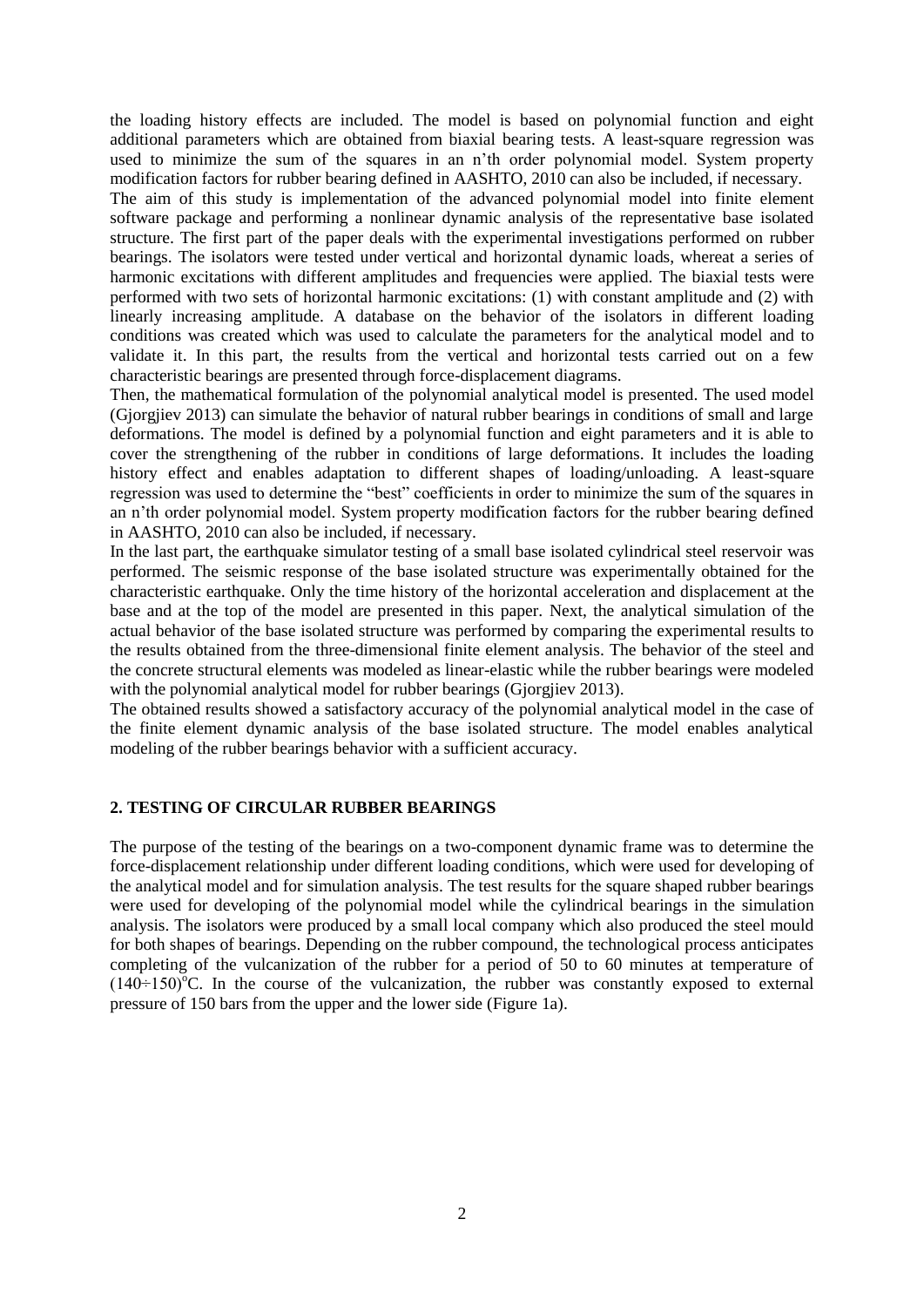

Figure 1. a) Vulcanization of the isolator b) View of the isolator

The tests were performed on the biaxial dynamic frame with a static capacity of 200kN and a dynamic capacity of 100kN. The actuators are capable to apply the static load in vertical direction and cyclic dynamic load in horizontal direction. The testing procedure includes: (1) thermal stabilization of the rubber by keeping it under room temperature of (22±2ºC) for 24 hours, (2) elimination of the Mullins' effect (Mullins, 1969) by applying three full sinusoid cycles at a low frequency and (3) application of the testing program. The testing program was divided into two separate tests (1) vertical and (2) biaxial (vertical and horizontal). The vertical tests consisted of loading the element with a vertical compressive force at different axial stress levels. First the element is loaded at predefined vertical force and then the three sinusoidal cycles with low force amplitudes are applied. The horizontal tests consisted of application of lateral load while the element was under axial load. The specimens were exposed to two different lateral loading histories: (1) sinusoid function with constant amplitudes and (2) sinusoid function with linear increasing amplitudes.

The results of the tests done in axial direction for squared bearings (Figure 1b) produced by hard and soft component of rubber are presented through vertical force-stiffness relationship (Figure 2a). Figure 2b shows the vertical force-displacement relationship for the rubber bearings produced by different number of internal steel plates. The results for the cylindrical bearings are given in the Table 1. The obtained vertical stiffness at different vertical loads leads to the conclusion that the stiffness increases with the increase of the load.

The biaxial tests were performed to define the behavior of the bearings under different loading conditions. The main aim of those test was to obtain the data which is used to develop the analytical model and to develop the model parameter for performing the finite element simulation analysis of the base isolated structure. The shear behavior of the isolators under the effect of harmonic excitation with the constant amplitude is presented in Figure 3. The presented graphs provide a clear insight into the difference in the damping abilities and the difference in shear behavior of the different rubber compounds. The lateral behavior of the cylindrical bearing is presented through horizontal forcedisplacement curves (Figure 4). The behavior under the effect of the sinusoidal excitation with constant amplitude is presented in Figure 4a, while Figure 4b shows the behavior under excitation with linear increasing amplitudes.



Figure 2. Relationship between vertical stiffness and vertical force 2) hard and soft compound b) different rubber compounds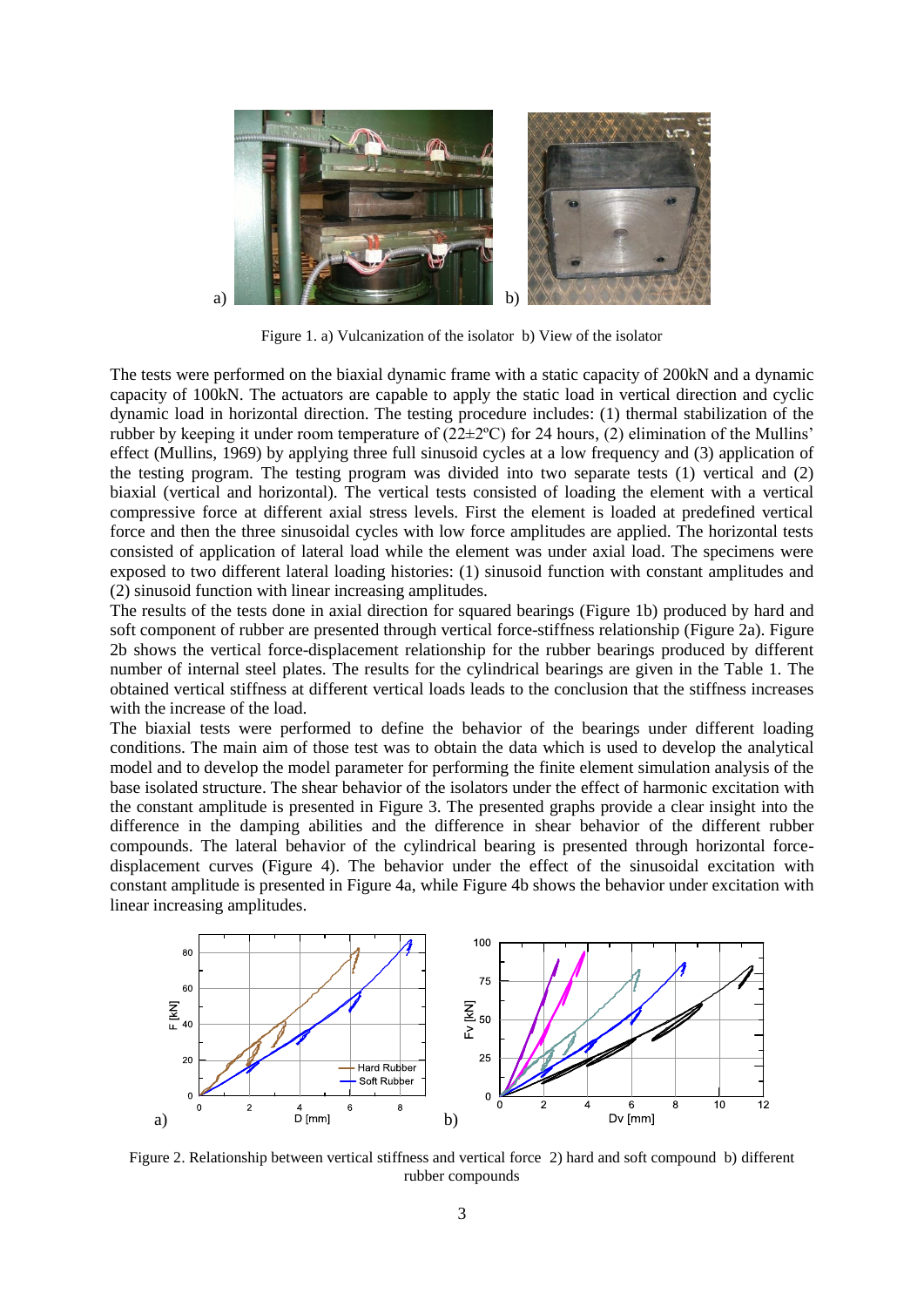Table 1. Vertical stiffness of rubber bearing at various vertical loads for the cylindrical bearing

| F1   | K1      |  |  |  |  |
|------|---------|--|--|--|--|
| [kN] | [kN/m]  |  |  |  |  |
| 12.0 | 13540.0 |  |  |  |  |
| 22.0 | 14100.0 |  |  |  |  |
| 32.6 | 15220.0 |  |  |  |  |
| 42.6 | 16700.0 |  |  |  |  |
| 55.0 | 19900.0 |  |  |  |  |
| 69.3 | 23700.0 |  |  |  |  |
| 81.4 | 28700.0 |  |  |  |  |



Figure 3. Comparison of horizontal behavior of bearings made of eight different rubber compounds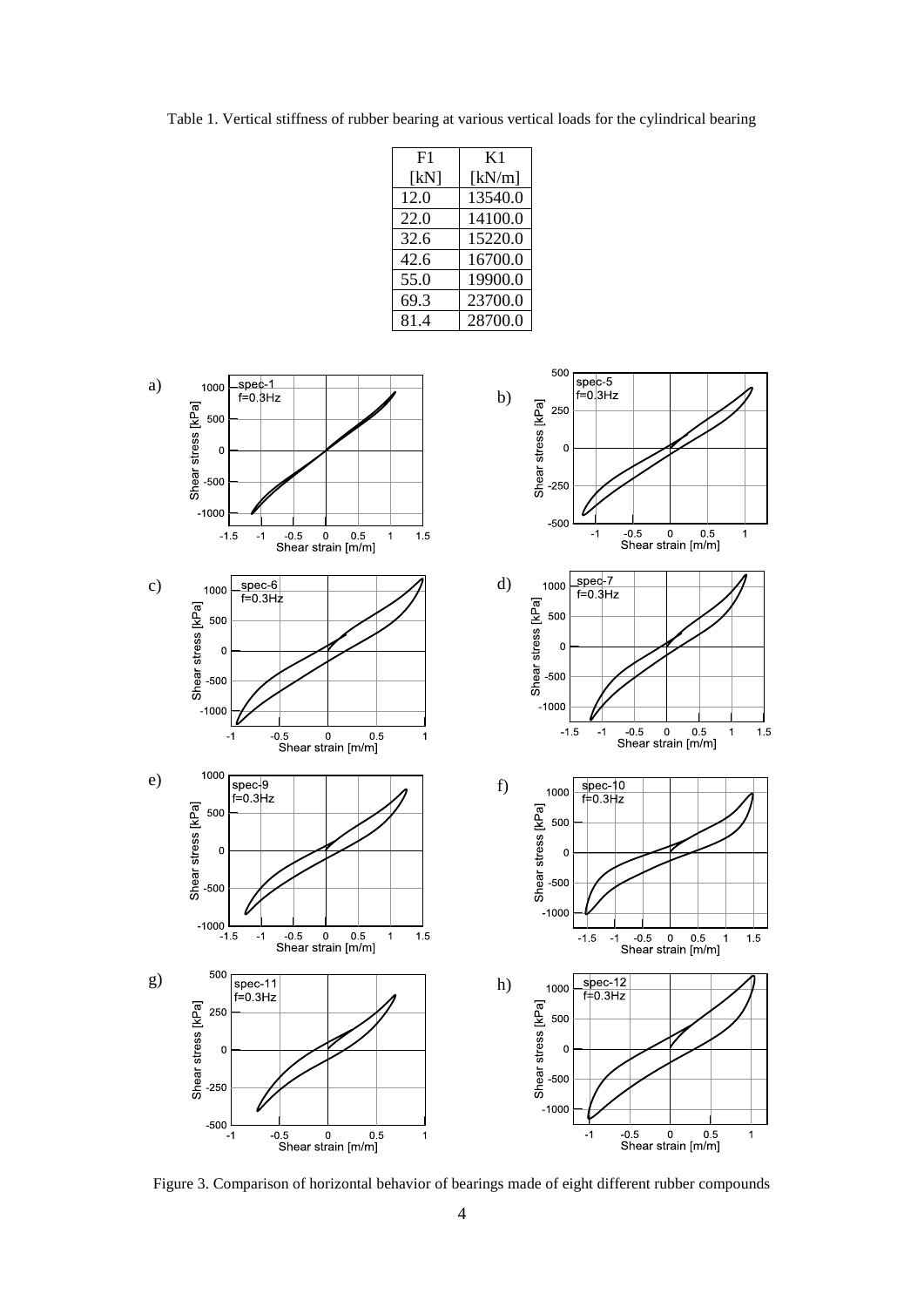

Figure 4. Relationship between horizontal displacement and horizontal force for cylindrical rubber bearings: a) constant amplitudes b) increasing amplitudes

### **3. MATHEMATICAL FORMULATION OF THE POLYNOMIAL ANALYTICAL MODEL**

The polynomial analytical model was developed as a part of extensive study on behavior of bearings produced by 18 different natural rubber compounds (Gjorgjiev 2013). The aim of the polynomial model is to mathematically describe the behavior of the natural rubber bearings and in simple way to model the rubber behavior at large strains. The model is capable to simulate the behavior of natural rubber bearings in case of small and large deformations where the loading history effects are included. It includes the linear-elastic behavior, the post-elastic behavior at loading and the post-elastic behavior at unloading (Figure 5).



Figure 5. Polynomial analytical model of bearings made of rubber

The linear elastic state includes elastic behavior of the bearing at low strains and it is presented by the following expression:

$$
F = K_1 \cdot D \tag{1}
$$

where  $F$  is the horizontal force,  $D$  is the horizontal deformation and  $K1$  is the elastic (initial) stiffness of the bearing. The linear elastic state of this model takes place at the beginning of loading of the bearing and at the transition from unloading into loading conditions (Figure 5).

The post-elastic state at loading involves the behavior of the bearing after the yielding point. Once the yielding point is exceeded, the force-displacement relationship is defined by the polynomial function given in Equation 2.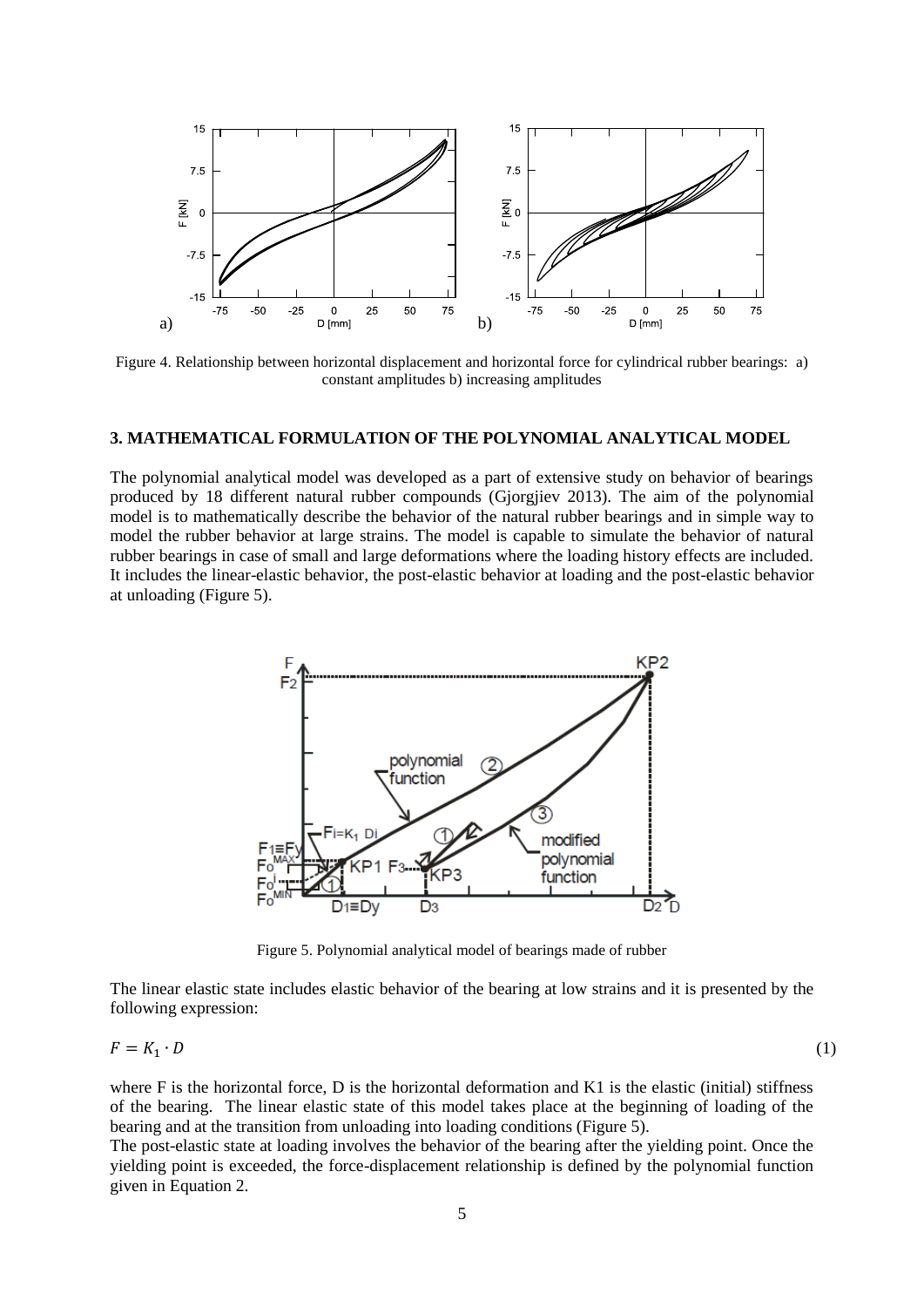$$
F = F_0 + a_1 D + a_2 D^2 + a_3 D^3 + \dots \tag{2}
$$

where F is the current horizontal force, D – the current horizontal deformation and  $F_0$ ,  $a_1$ ,  $a_2$ ,  $a_3$ ,... are the coefficients of the polynomial function which are calculated for best fitting to the experimental curve.

The polynomial coefficient  $F_0$  is defined by Equation 3 which is based on the current and previously experienced horizontal deformation.

$$
F_0 = F_0^{min}
$$
 when  $D^{kp} < D_0^{min}$   
\n
$$
F_0 = F_0^{min} + (F_0^{max} - F_0^{min}) \frac{D^{kp} - D_0^{min}}{D_0^{max} - D_0^{min}}
$$
 when  $D_0^{max} < D^{kp} < D_0^{min}$   
\nwhen  $D^{kp} > D_0^{max}$ 

where  $D^{kp} = \max(D^{kp})$ ,

Forces  $F_0^{min}$  and  $F_0^{max}$  and deformations  $D_0^{min}$  and  $D_0^{max}$  are parameters defined through tests on bearings.

The post-elastic state at unloading includes the behavior of the bearing when  $|D_i|/|D_i|$ , where  $|D_i|$  is the previous horizontal deformation,  $|D_i|$  is the current horizontal deformation of the bearing. The mathematical force-displacement relationship for post-elastic behavior at unloading is formulated by the same polynomial function for post-elastic behavior at loading which is given in Equation 2. To include different types of behavior of the bearings at unloading, modification is made in the computation of coefficient  $F_o^u$  (Equation 4).

$$
F_0^u = F_0^{in}(2 \cdot kF_0 - 1) \tag{4}
$$

where  $kF_0$  is the decay coefficient and it is computed according to Equation 5.

$$
kF_o = \frac{e^{\left(e^{pkp} \cdot \frac{D}{pkp}\right)} - 1}{e^{e^{pkp} - 1}}
$$
\n<sup>(4)</sup>

where e is the natural logarithmic base (e=2.71828...),  $D^{KP}$  is the horizontal deformation of the isolator at the moment of beginning of unloading and  $e^{Ef}$  is the exponent at the moment of beginning of unloading.

The value of eD<sup>KP</sup> is computed according to Equation 5 where  $e^{E}$  is linearly dependent on D<sup>KP</sup>. The remaining variables are input parameters and they are defined on the basis of horizontal device tests.

$$
eD^{kp} = eD_{min} + (eD_{max} - eD_{min}) \cdot \frac{D^{kp} - D_e^{min}}{D_e^{max} - D_e^{min}} \tag{5}
$$

where e $D_{min}$  is exponent at deformation  $De_{min}$  and e $D_{max}$  is exponent at deformation  $De^{max}$ .

This expression is valid only when deformation  $D^{KP}$  is within the range of  $[De^{min}$ ,  $De^{max}$ ]. In the case the deformation at the characteristic point is beyond the above domain, then it is assigned the limit values (De<sup>min</sup> or De<sup>max</sup>) of the interval (Figure 6). The graphical interpretation of the dependence of  $eD<sup>KP</sup>$  on  $D<sup>KP</sup>$  is shown in Figure 6.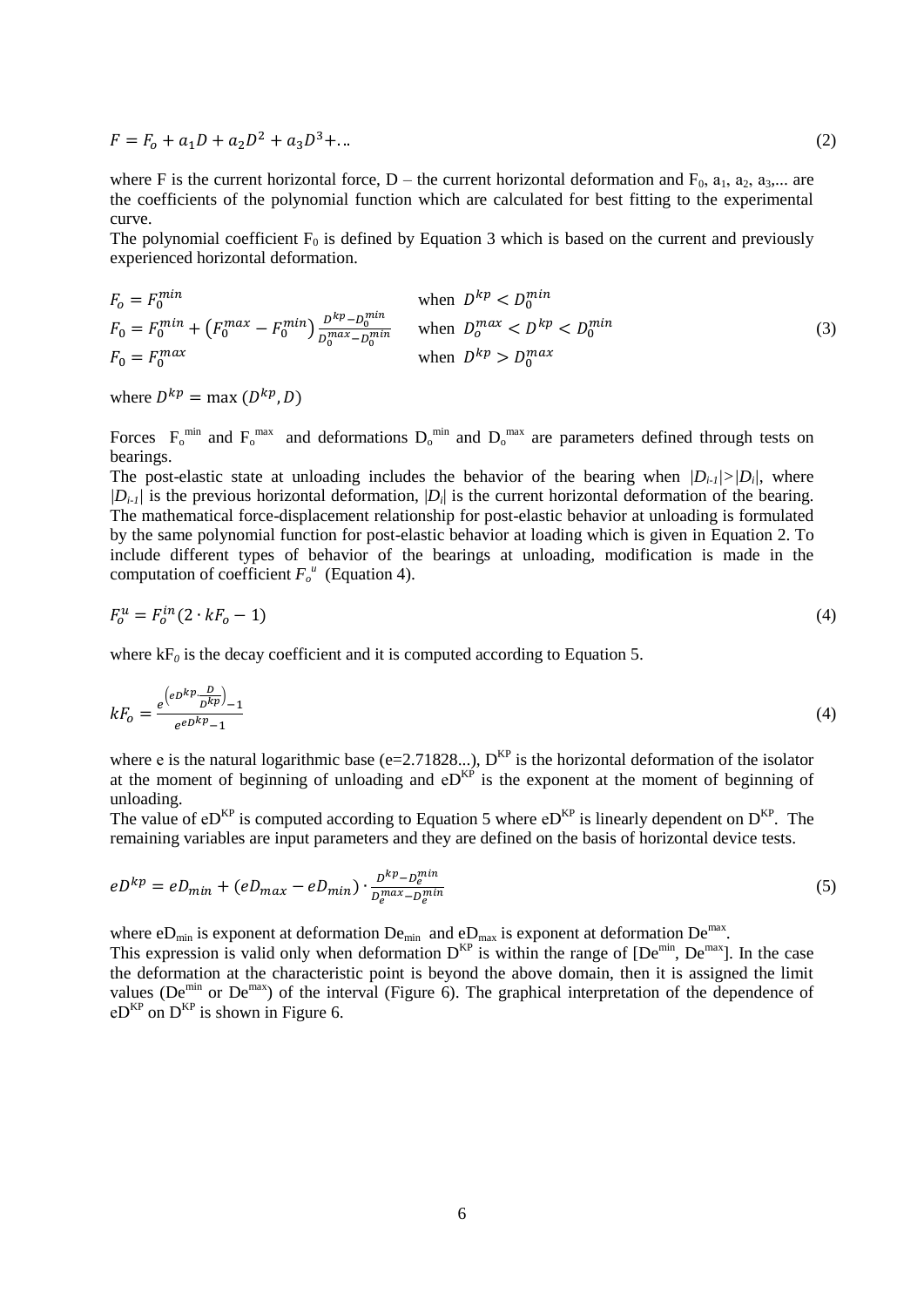

Figure 6. Dependence of the exponent on the horizontal deformation of the bearing

The computation of the decay coefficient  $kF_0$  includes four parameters (D,  $D^{KP}$ , e $D^{KP}$  and  $F_0^{\text{in}}$ ) that directly depend on the current deformation of the bearing and the history of deformations. The current deformation is included in parameter D and its value at unloading ranges between  $D^{KP}$  and zero. The history of deformation of the bearing is included in parameters  $D^{KP}$  and  $eD^{KP}$ . Parameter  $D^{KP}$  is the maximum achieved deformation at loading, while parameter  $e^{E}$  directly depends on  $D^{KP}$  and it is calculated according Equation 5.

From equation (4), it can be seen that the value of the decay coefficient kFo ranges within the following limits:

for 
$$
\begin{cases}\nD = 0 \rightarrow kF_o = 0 \\
D = D^{KP} \rightarrow kF_o = 1\n\end{cases}
$$

Accordingly:

when  $\begin{cases} D = 0 \text{ then } F_0^{in} = -F_0^i \end{cases}$  $D = D^{KP}$  then  $F_0^{in} = F_0^i$ 

With this, it is proved that force  $F_0$ <sup>in</sup> satisfies both ultimate states:

When there is no deformation of the bearing, the force is equal to the value of coefficient  $F_0$ <sup>i</sup>

At the beginning of unloading, the force at loading and that at unloading are equal.

To get an insight into the effect of  $e^{E^n}$  upon the horizontal force in the bearing, three curves with different values of  $e^{kP} = 2$ , 5 and 10 were derived (Figure 7). Figure 7 shows that, in the case of curves with higher value of  $e^{E}$ , horizontal force F during unloading, decreases faster and more intensively. In all three curves, the force has an identical value at the beginning and at the end of unloading which points to the fact that the boundary conditions are satisfied.

The subsequently presented graph in Figure 7 shows the dependence of  $kF_0^{\text{in}}$  on the (D / D<sup>KP</sup>) ratio. From the enclosed curves ( $e^{E}$ E $=$ 2,5,10), it can be concluded that, at higher values of  $e^{E}$ , there is a considerable decay of the value of  $kF_0$ <sup>in</sup> when the current displacement is within the limits of  $D=[0.80\div1.0]D<sup>KP</sup>$ . This characteristic of kF<sub>o</sub> enables control over the total restoring force at each deformed position.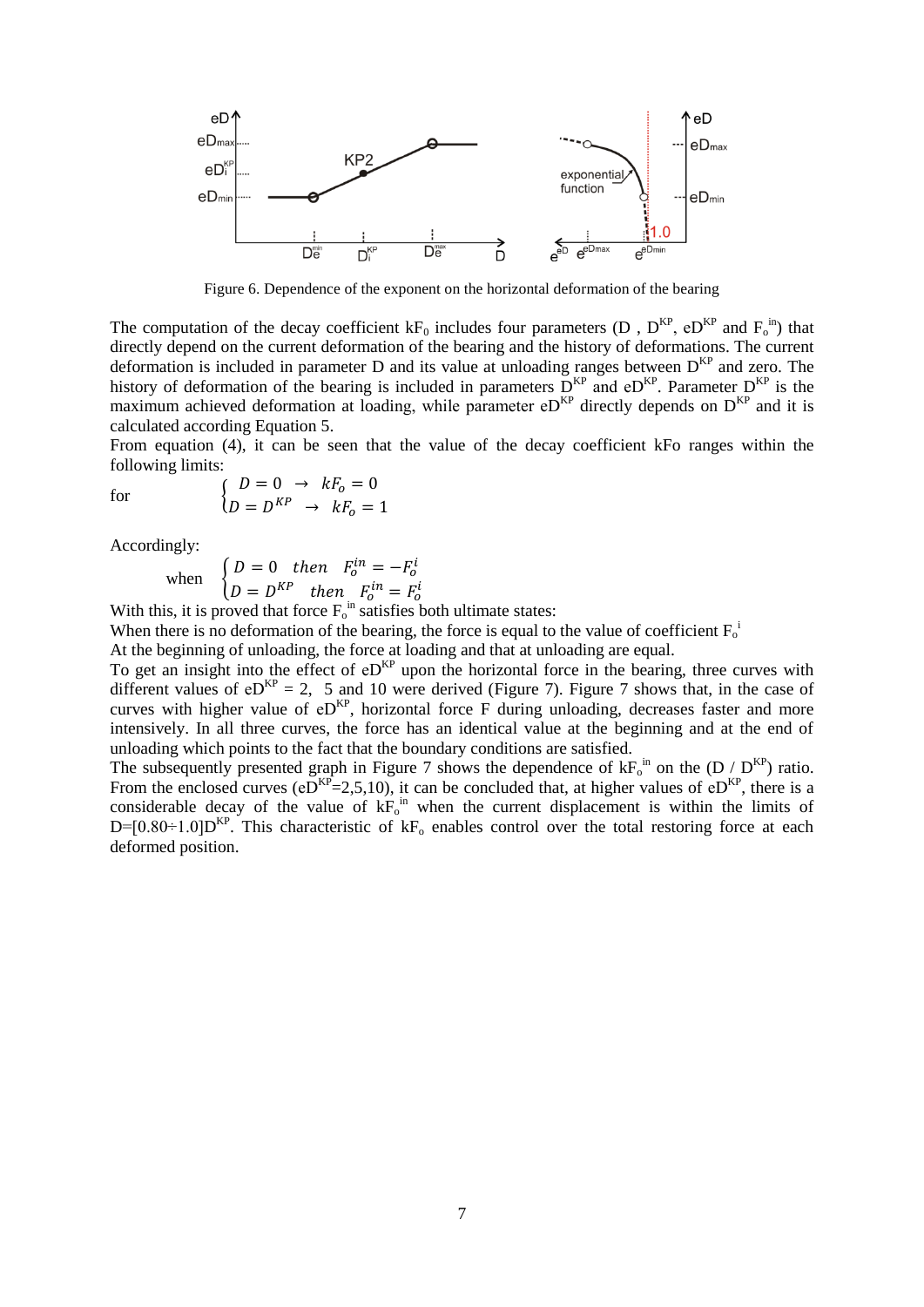

Figure 7. Dependence of the exponent on the horizontal deformation of the bearing

## **4. RESPONSE OF THE SMALL BASE ISOLATED CYLINDRICAL STEEL RESERVOIR OBTAINED FROM EARTHQUAKE SIMULATOR TESTS AND FINITE ELEMENT ANALYSIS**

#### *4.1 Earthquake Simulator Tests*

One of the objectives of the performed seismic shaking table tests was to define the behavior of the base isolated structure. Therefore, the small steel storage reservoir was isolated by four cylindrical rubber bearings made of soft rubber component. The foundation structure consisted of a circular reinforced concrete plate which is connected to the seismic shaking table. Above the foundation plate, four isolators were installed. Over the isolators, there was a reinforced concrete base plate supporting the steel storage tank. The purpose of the base plate was to simulate a rigid structure that uniformly transfers the shear forces from the upper to the foundation. The steel storage tank had a diameter of 1700 mm and a total height of 2900 mm.

The instrumentation of the model arose from the need for obtaining data on the behavior of the structure during the testing. Three types of measuring instruments were used: (1) nine accelerometers, (2) seven linear potential transducers and (3) twelve strain gages. The displacement transducers and the accelerometers were placed at five places along the height. The strain gauges were placed at three levels along the height of the structure. At each level, there were four strain gauges placed orthogonally. The strain gauges were placed on the bottom of the steel storage tank to measure vertical strains in the cylinder, whereas the remaining strain gauges measured the circumferential strains.

Starting with the main goal of these experimental investigations, the testing program was conceptualized in such a way as to be able to respond to these needs. Because the main goal of this paper is to validate the polynomial model by finite element analysis, only the results from earthquake excitation tests are presented. One of the answers that needed to be obtained was the response of the base isolated structure exposed to earthquake excitation. Therefore, a characteristic real recorded earthquake was analyzed.

Firstly, the natural frequency of the small base isolated structure was obtained from the frequency response function curve which was defined from the random excitation tests. The first natural frequency of the structure in case of low shear deformation amounted to 1.95Hz (Figure 8), while for larger shear deformations the frequency of the model was decreased to range of  $(1.23 \div 1.28)$ Hz. The dependence of the model natural frequency on shear bearing deformation is presented in Figure 9. The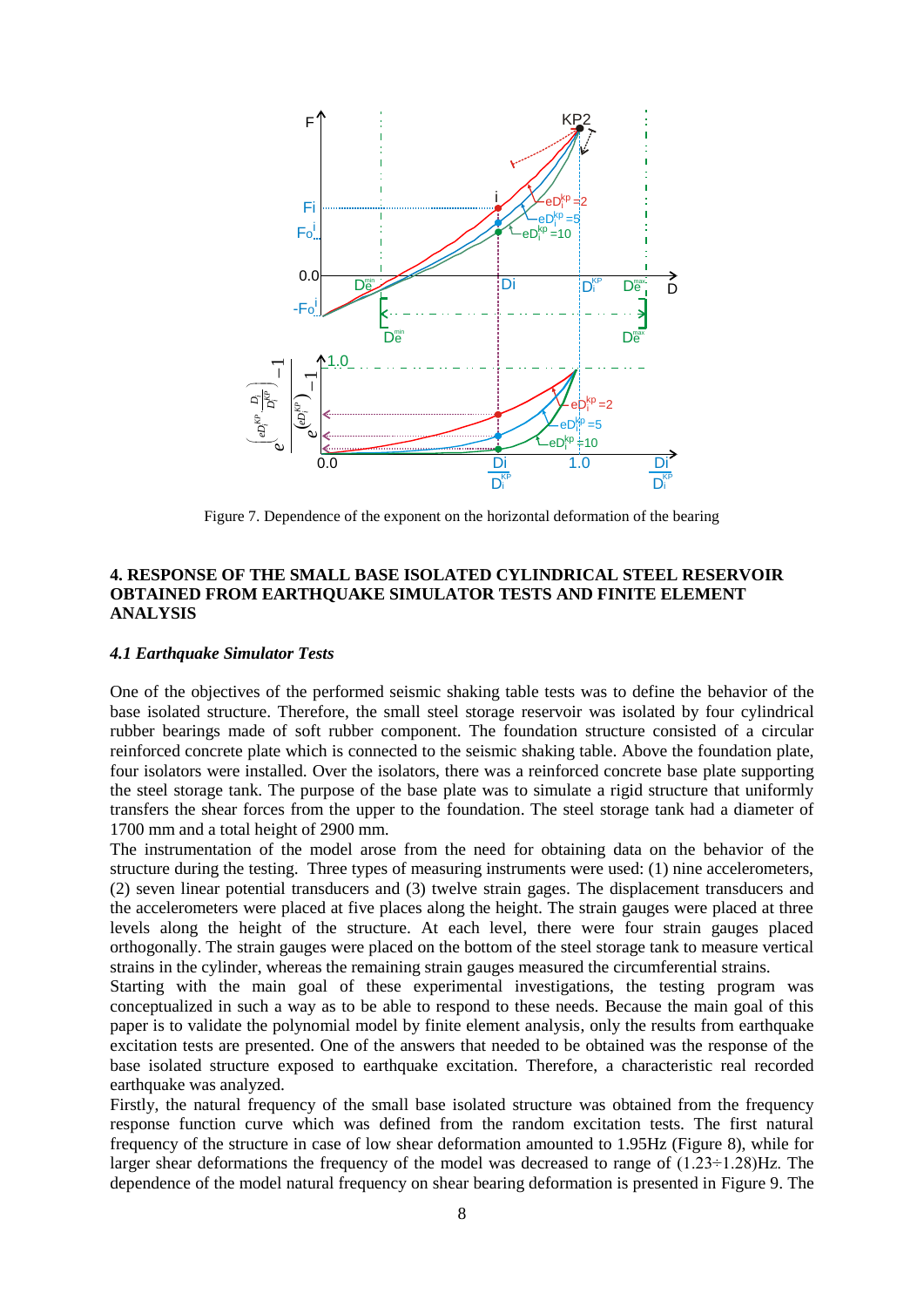presented graph indicates that structural natural frequency decreases as lateral deformation increases (region I & II). Then in region III an increasing in structural natural frequency is observed.



Figure 8. Frequency curve for base isolated structure



Figure 9. Shear deformation - model frequency relationship

Then, the influence of the earthquake frequency content on structural response was studied through analyzing the acceleration amplification factor calculated from a characteristic earthquake. The input earthquake was selected in such a way to match the structural natural reference and to produce the resonance effect. The acceleration amplification factor, which is defined as a ratio between the measured peak acceleration at the top and at the foundation level is graphically presented in Table 2. From the obtained results, it can be concluded that, under excitations with a frequency range from 1.0Hz to 1.5Hz, the amplification factor is in the range of 2.0 and higher. Actually, the maximum amplification factor is 2.95.

Table 2. Response of the base isolated reservoir

|       | Displacement<br>(input/foundation) | Displacement (absolute) |           | Acceleration (absolute) |                                      |                                    | Amplification<br>factor      |          |
|-------|------------------------------------|-------------------------|-----------|-------------------------|--------------------------------------|------------------------------------|------------------------------|----------|
| Label | [mm]                               | base<br>[mm]            | mid<br>mm | top<br>[mm]             | base<br>$\left(\frac{m}{s^2}\right)$ | mid<br>$\left[\text{m/s}^2\right]$ | top<br>$\lceil m/s^2 \rceil$ | top/base |
| EQ1   | 38.15                              | 86.78                   | 86.76     | 94.65                   | 4.11                                 | 4.53                               | 5.04                         | 2.95     |

#### *4.2 Finite Element Analysis*

In the last phase, the behaviour of the the small base isolated cylindrical steel reservoir under a characteristic earthquake "EQ1" was analyzed through nonlinear dynamic analysis. Therefore, the polynomial analytical model was implemented into finite element software package. The base isolated structure was analytically analized by a three-dimensional finite element model. The steel structure and the reinforced concrete base plate were modeled by the shell finite element with both bending and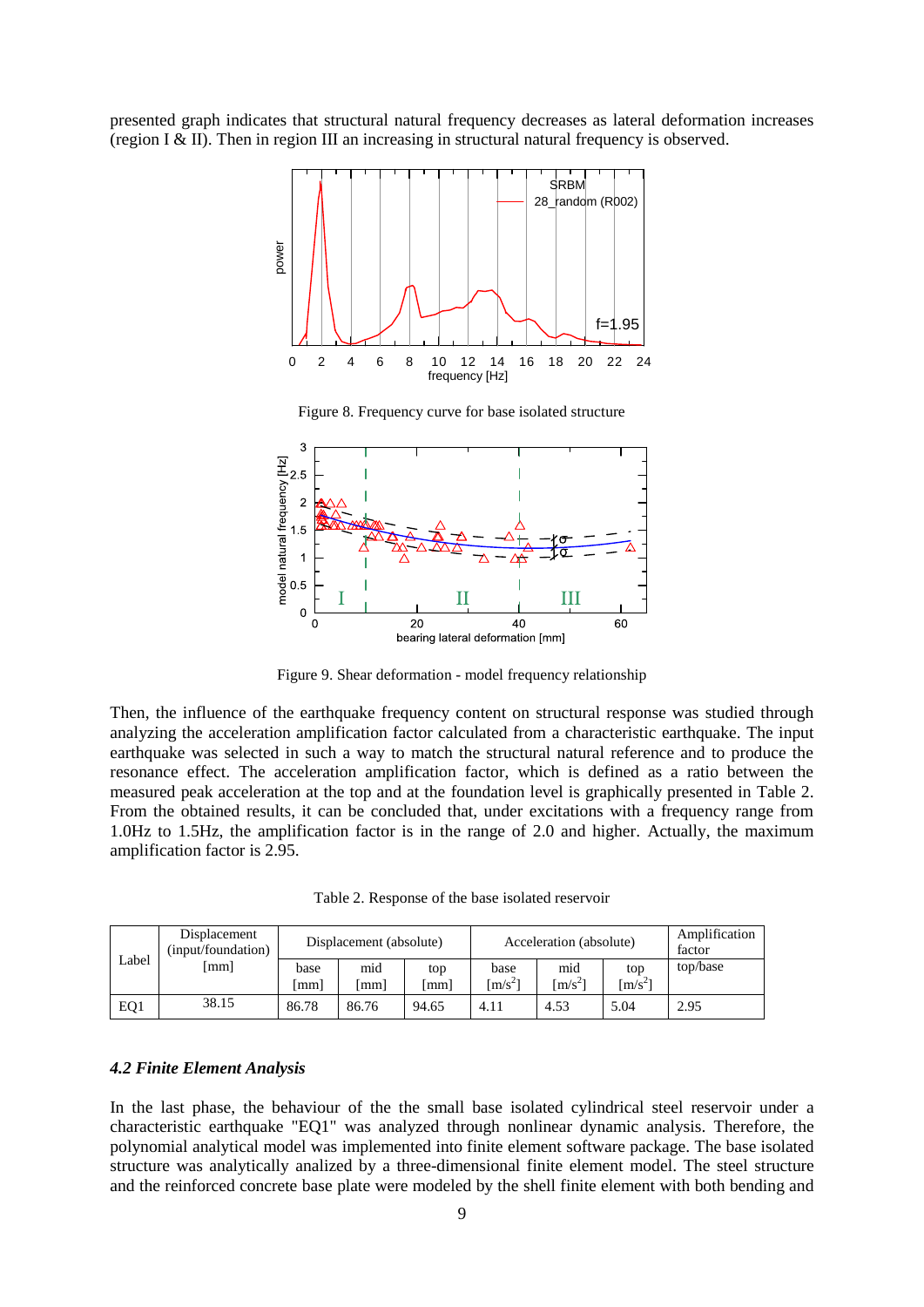membrane capabilities. The behaviour of the steel and concrete elements was considered as linearelastic. The rubber isolators were modeled by link element with three degrees of freedom at each node: translations in the nodal x, y, and z directions. The behaviour of the rubber bearings in shear direction was modeled by a polinomial model in which case the hysteretic damping was included in the model itself (Gjorgjiev, 2013). In vertical direction the behavior is modeled as linear-elastic. The realistic behaviour of the bearing in horizontal direction was obtained by component testing and it was presented in the first part of this paper (Figure 4). This results were used to develop the model parameters. A least-square regression was used to determine the "best" coefficients in order to minimize the sum of the squares in the 3th order polynomial model. The model includes the effect of the large strain behavior and loading history dependence. In this study, the system property modification factors for the effects of aging, temperature and scragging of the rubber bearing which are defined in AASHTO (AASHTO 2010) were not considered in this analysis.

#### *4.3 Validation of the polynomial model*

The objective of the validation process is to prove the capabilities of the polynomial model and its usage in the finite element analysis. The model validation procedure is performed by comparison of the results from the nonlinear time history analysis of the base isolated structure to experimentally obtained results from the earthquake simulator test. The validation was performed for a characteristic earthquake which is listed in Table 1. Actually, the earthquake input in the finite element analysis was the measured acceleration at the foundation level during earthquake simulation tests of the small base isolated cylindrical steel reservoir.

The analytically calculated time histories of the accelerations at the isolation level and at the top of the structure were compared to the results obtained from the seismic shaking table tests (Figure 10, Figure 11). The enclosed graphs show the consistency between both time histories. Also, the frequency content of the both accelerations is in a good correlation between the analytical solution and the experimental data. The small difference is observed in the acceleration amplitudes which is acceptable error. This comparison indicates that the structural response was correctly modeled by the used polynomial analytical model.



Figure 10. Comparison of time histories of acceleration at the isolation level under excitation EQ1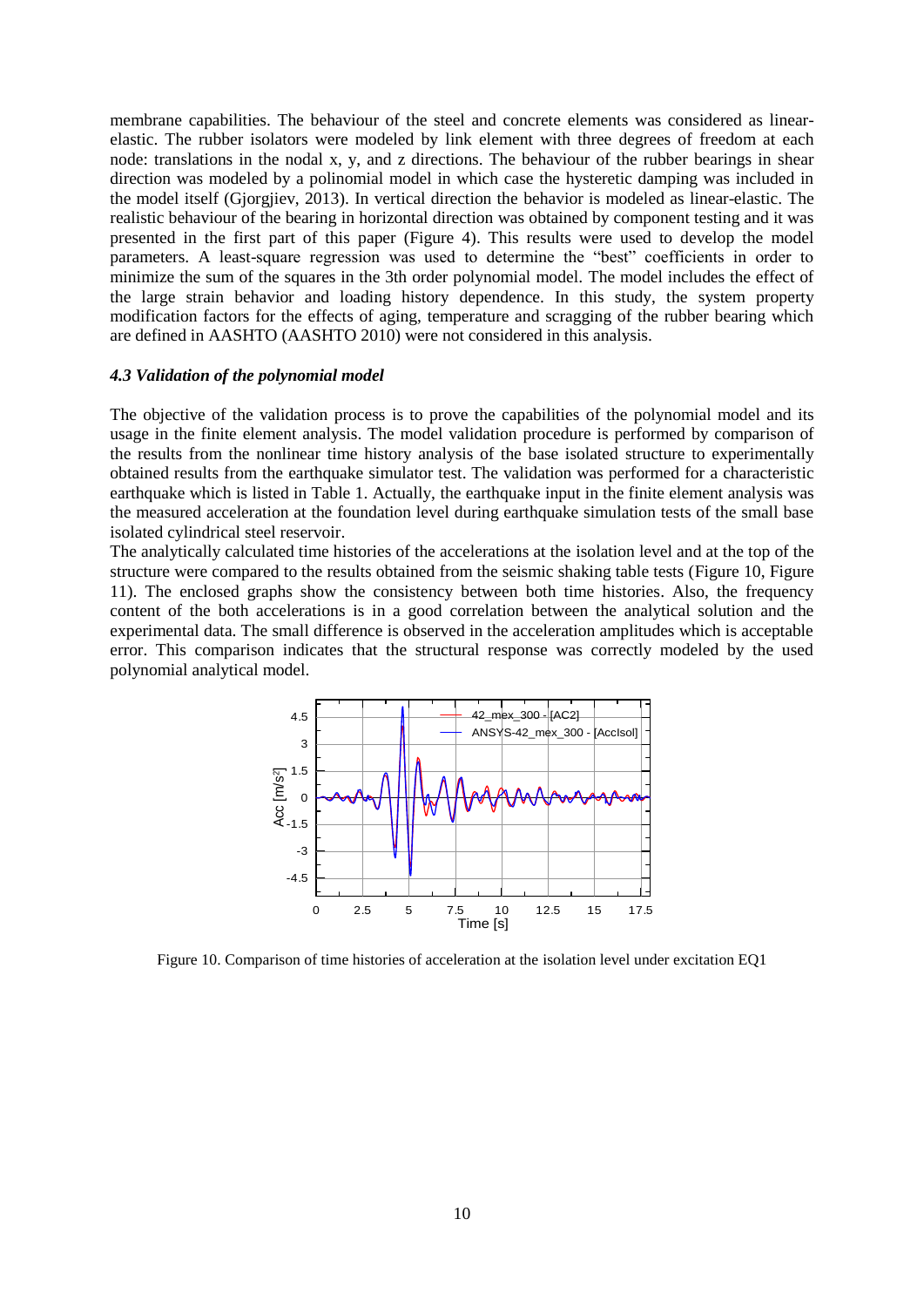

Figure 11. Comparison of time histories of acceleration at the top of the structure under excitation EQ1

The presented results showed a successful validation of the polynomial analytical model by comparing results from a nonlinear time history analysis to experimentally obtained results from earthquake simulator tests. There is a satisfactory accuracy of the polynomial analytical model in the case of the finite element dynamic analysis of the base isolated structure.

## **5. CONCLUSIONS**

This study presents some of the results obtained from the realized experimental and analytical investigations of the rubber bearings and of the base isolated reservoir. The analytical and experimental research was realized by IZIIS in cooperation with several local companies. These investigations involved production of the squared and cylindrical rubber bearings, their testing, development of an analytical model for the rubber bearings and earthquake simulator test of a small base isolated cylindrical steel reservoir.

Firstly, the behavior of the isolators (force-displacement relationship) in axial and transverse direction was defined through dynamic tests on the isolators themselves. The obtained results confirmed that the actual horizontal behavior of the isolators depends on rubber compound and that under large shear strains it is nonlinear. Therefore, an advanced polynomial analytical model which supports nonlinearity at large horizontal deformations and includes loading history effects is used. The results from the vertical test showed the nonlinear relationship between the vertical stiffness and the vertical force.

The behavior of the representative base isolated structure was experimentally analyzed through seismic shaking table tests. The first natural frequency of the structure in case of low shear deformation amounted to 1.95Hz, while for larger deformations the frequency of the model was decreased to range of  $(1.23 \div 1.28)$  Hz. The obtained results showed that under earthquake excitations with a dominant frequency range from 1.0Hz to 1.5Hz, the amplification factor is in the range of 2.95. The high amplification response factors was obtained because the selected input dominant frequency was near to the structural natural frequency (resonant effect).

The analytical simulation of the base isolated structure was performed by nonlinear dynamic analyses of a three-dimensional model. The nonlinear behavior of the bearings was analytically modeled by an advanced polynomial model which was implemented into finite element software package. The analytical validation was performed for a characteristic earthquake. The comparison of the analytically calculated time histories of the accelerations at the isolation level and at the top of the structure to the results obtained from the seismic shaking table tests showed a satisfactory accuracy. Only a small difference is observed in the acceleration amplitudes which is in range of the acceptable error. It can be concluded that the model enables analytical modeling of the different hysteretic behaviors of the rubber bearings.